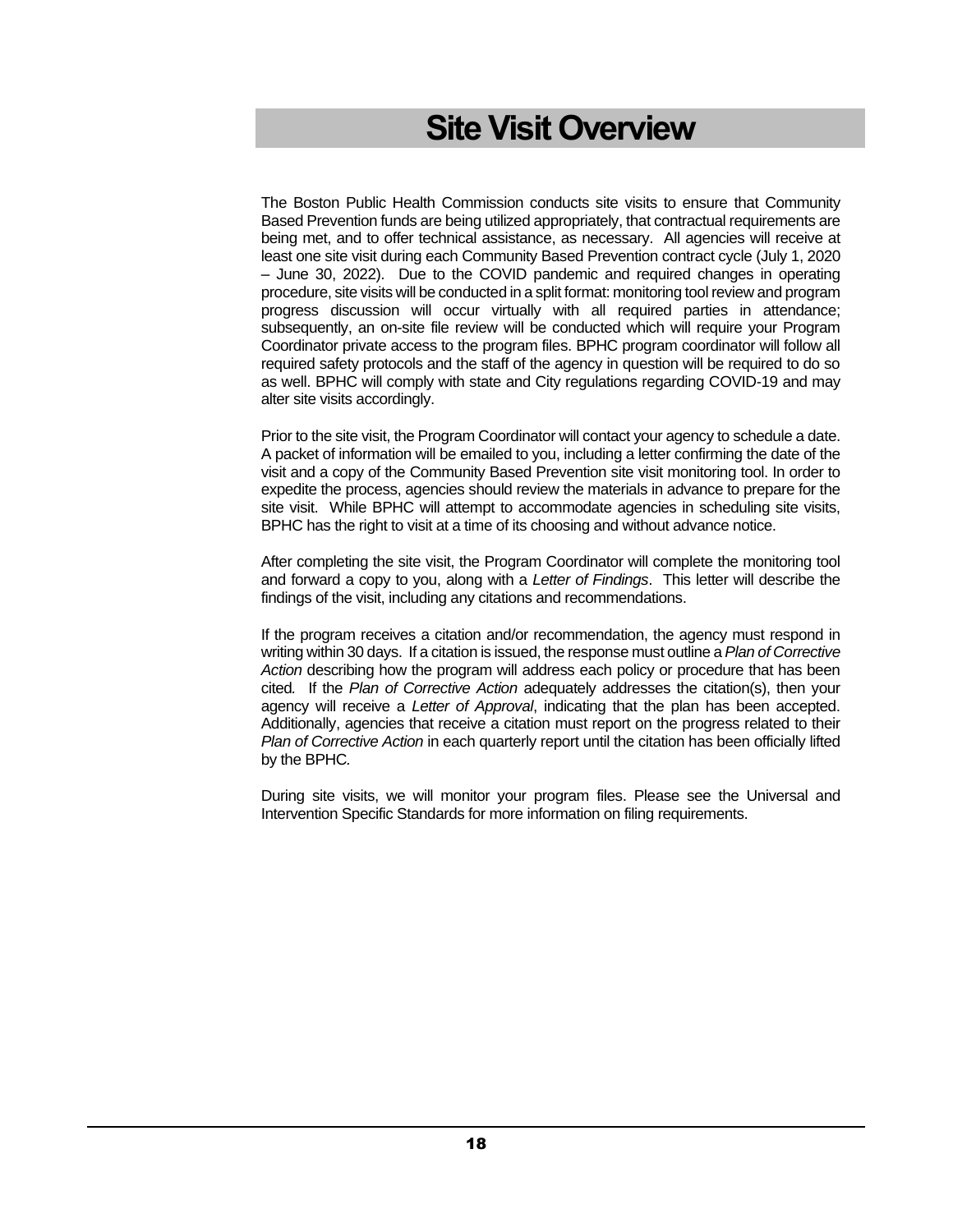# **Boston Public Health Commission: Infectious Disease Bureau Site Visit Monitoring Tool**

# **EDUCATION AND OUTREACH OFFICE**

 $Date:$ 

| <b>SECTION A: AGENCY INFORMATION</b>                             |                                        |                               |
|------------------------------------------------------------------|----------------------------------------|-------------------------------|
|                                                                  |                                        |                               |
| <b>Agency Name:</b>                                              |                                        |                               |
| <b>Administrative Address:</b>                                   |                                        |                               |
| <b>Site Visit Location:</b><br>(if different than admin address) |                                        |                               |
| Phone:                                                           |                                        |                               |
| Fax:                                                             |                                        |                               |
| Web Site:                                                        |                                        |                               |
| <b>Executive Director:</b>                                       |                                        |                               |
| <b>Funded Service Categories:</b>                                |                                        |                               |
| Agency's Hours of Service:                                       | Are these prominently<br>displayed?    | Yes $\Box$<br>$\rm No$ $\Box$ |
| <b>BPHC Program Coordinator:</b>                                 |                                        |                               |
|                                                                  | Agency staff present during site visit |                               |
| Name and Title                                                   | <b>Email and Phone</b>                 |                               |
|                                                                  |                                        |                               |
|                                                                  |                                        |                               |
|                                                                  |                                        |                               |
|                                                                  |                                        |                               |
|                                                                  |                                        |                               |
|                                                                  |                                        |                               |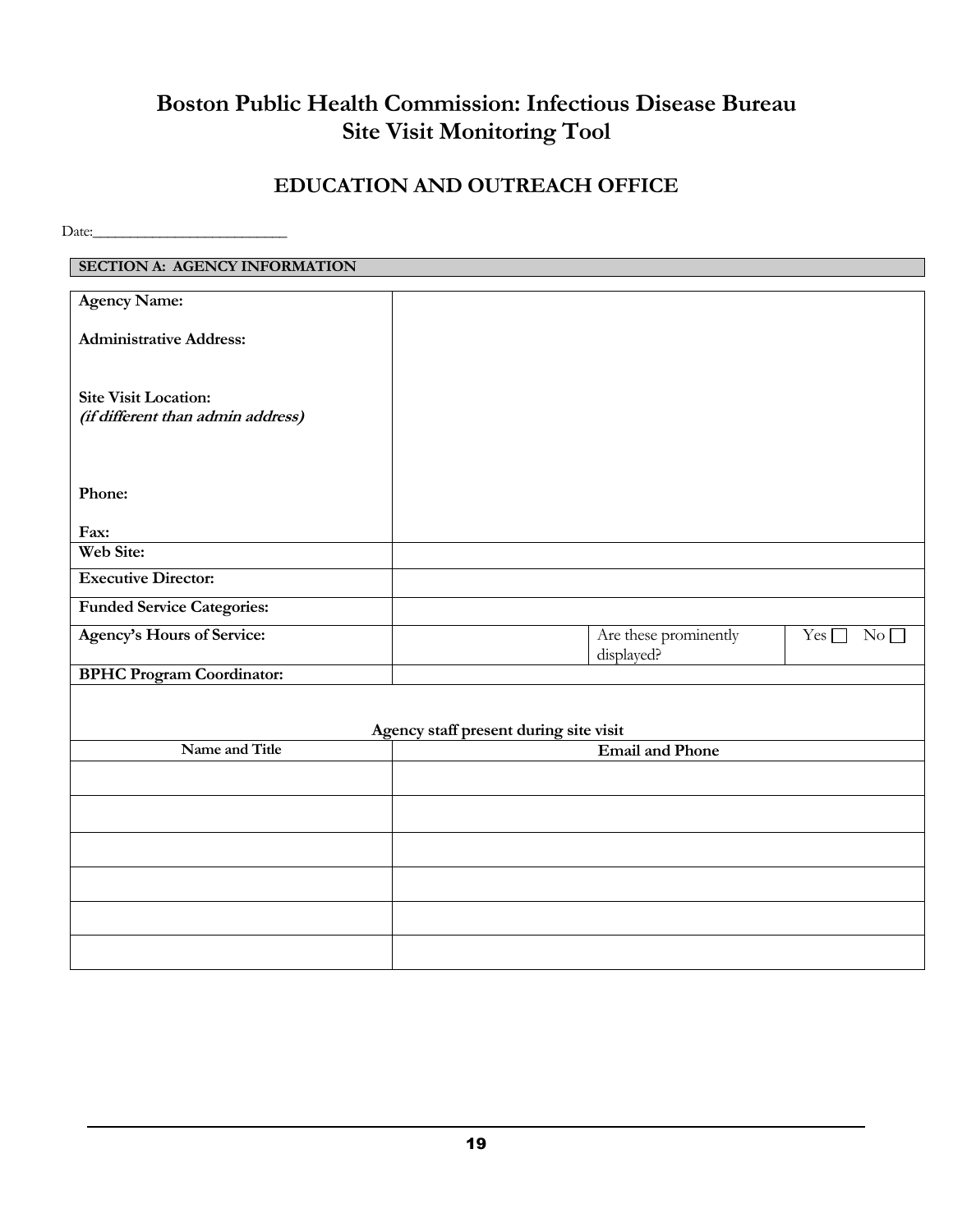#### **SECTION B: PROGRAM SUCCESSES AND CHALLENGES**

1. What do you see as your program's greatest successes?

2. What do you see as your program's biggest challenges? *(For example, staff turnover, staff training, retaining clients in care, evaluation/quality improvement, addressing clients' mental health/substance abuse issues, client outreach/recruitment, cultural and linguistic competence, collaborating with other agencies, lack of/decreased funding, etc.)*

3. How has your agency addressed these challenges?

#### **SECTION C: COMMUNITY INVOLVEMENT**

1. Describe how your agency is involved in the community.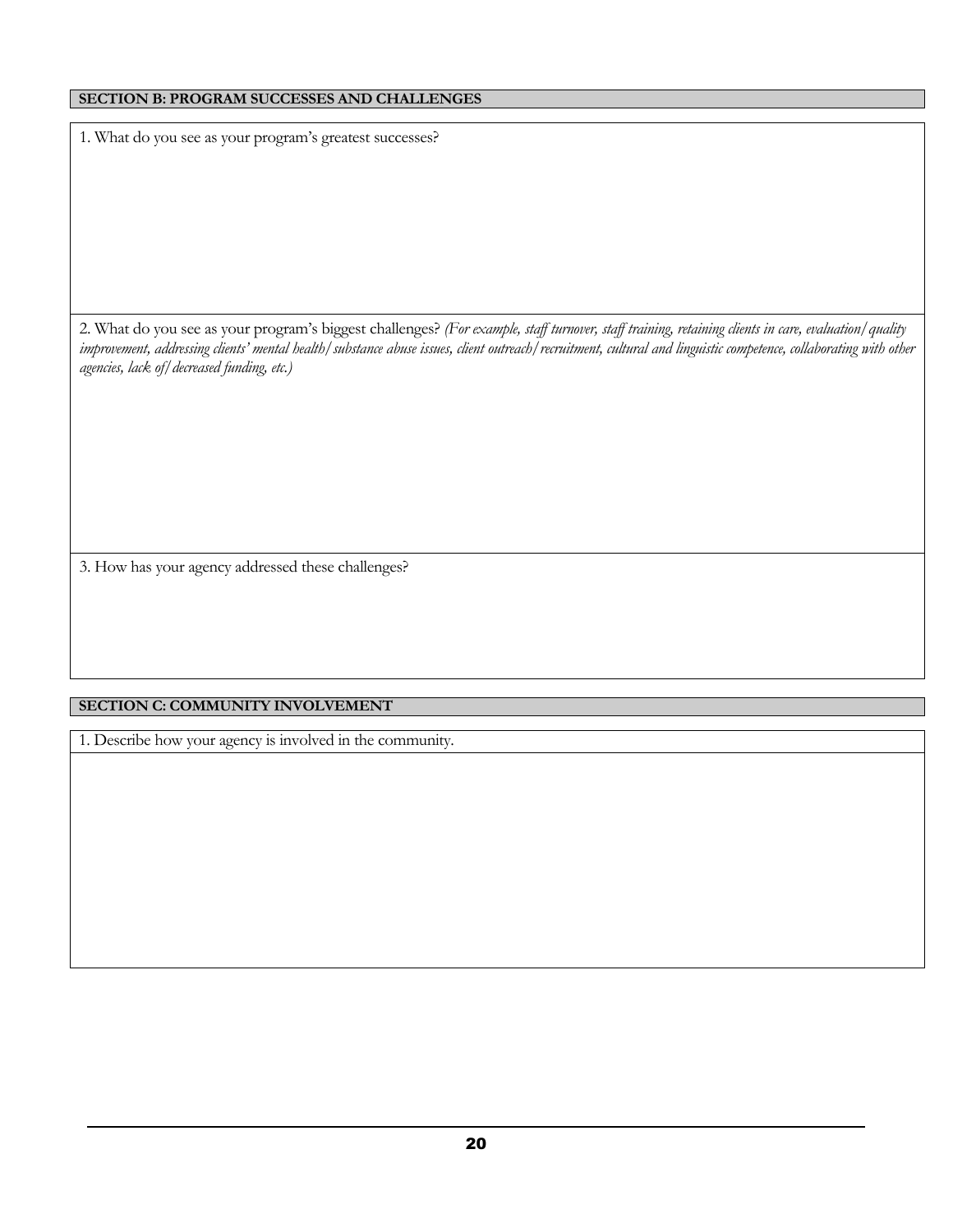#### **SECTION D: INTERAGENCY COORDINATION**

|                                                        | 1. What is the relationship between your agency and the agencies listed below? (Please list and describe your closest agency partners) |
|--------------------------------------------------------|----------------------------------------------------------------------------------------------------------------------------------------|
| Agency                                                 | <b>Description of Association</b>                                                                                                      |
|                                                        |                                                                                                                                        |
|                                                        |                                                                                                                                        |
|                                                        |                                                                                                                                        |
|                                                        |                                                                                                                                        |
|                                                        |                                                                                                                                        |
|                                                        |                                                                                                                                        |
|                                                        |                                                                                                                                        |
|                                                        |                                                                                                                                        |
|                                                        |                                                                                                                                        |
|                                                        |                                                                                                                                        |
|                                                        |                                                                                                                                        |
| 2. Are there other examples you would like to provide? |                                                                                                                                        |
|                                                        |                                                                                                                                        |
|                                                        |                                                                                                                                        |
|                                                        |                                                                                                                                        |
|                                                        |                                                                                                                                        |
|                                                        |                                                                                                                                        |
|                                                        | 3. Discuss the agencies with which you have developed formal Memorandum of Agreements.                                                 |
|                                                        |                                                                                                                                        |
|                                                        | 4. Please describe your agency's relationship and links to any health access points (case management programs, emergency rooms,        |
|                                                        | substance abuse treatment programs, detoxification centers, adult and juvenile detention facilities, sexually transmitted infection    |
|                                                        | clinics, HIV counseling & testing, Viral Hepatitis vaccines, screening and treatment, mental health programs, and homeless shelters).  |
|                                                        | 5. How do you collaborate with other agencies to prevent duplication of services?                                                      |
|                                                        |                                                                                                                                        |

#### **SECTION E: SUBCONTRACTS**

| 1. Does the program subcontract      | $\rm No$<br>Yes $\Box$        |  |
|--------------------------------------|-------------------------------|--|
| BPHC-funded services?                |                               |  |
| 2. Does the agency have a policy for | $Yes \Box$<br>$\rm No$        |  |
| selecting subcontractors?            |                               |  |
| 3. Does the BPHC have an up-to-date  | $\rm No$ $\Box$<br>$Yes \Box$ |  |
| copy of all subcontracts?            |                               |  |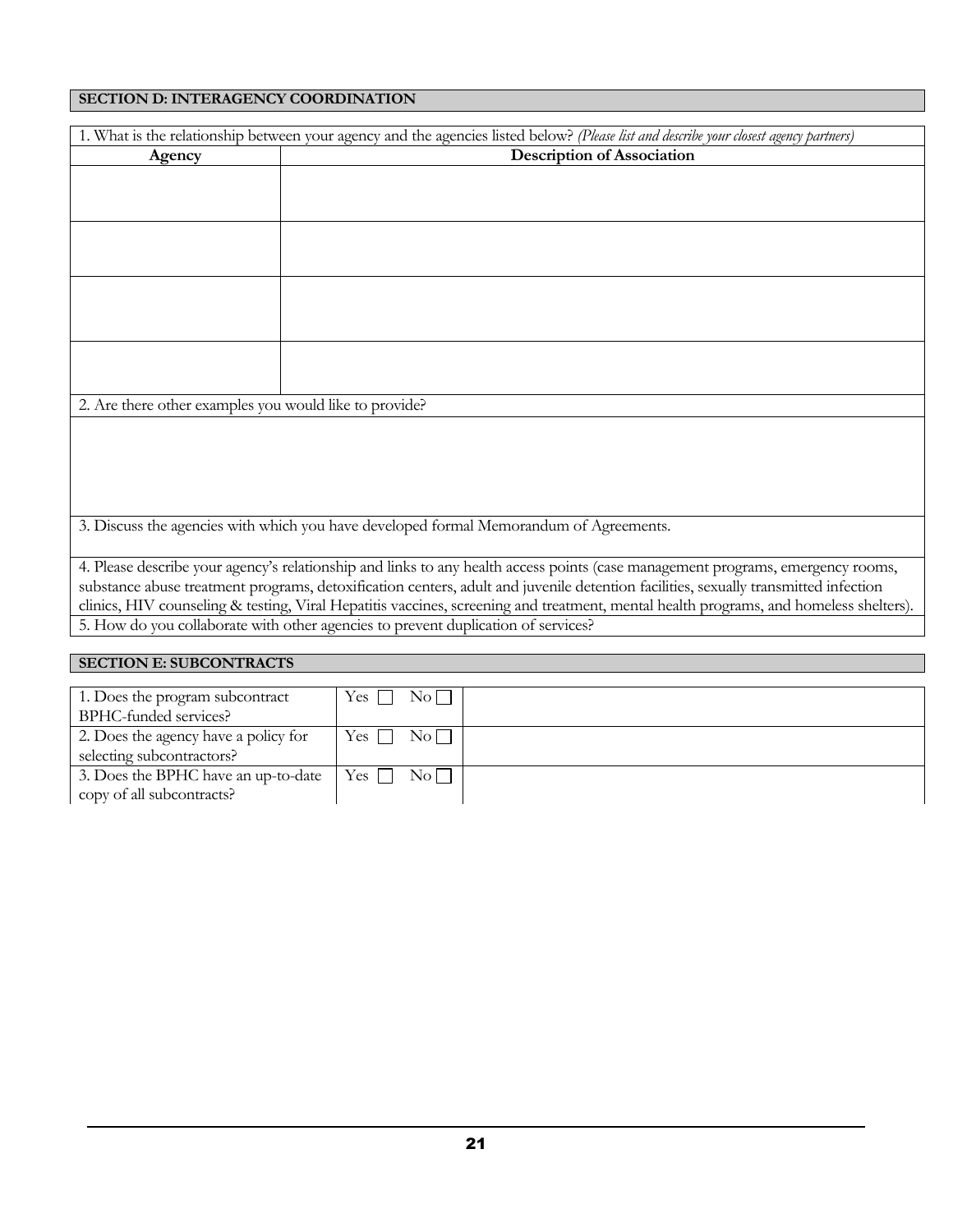# **SECTION F: CONFLICT OF INTEREST**

| Read Verbatim:                                                                                                                                                                                                                                                                   |                        |                                                                             |              |          |                                                      |
|----------------------------------------------------------------------------------------------------------------------------------------------------------------------------------------------------------------------------------------------------------------------------------|------------------------|-----------------------------------------------------------------------------|--------------|----------|------------------------------------------------------|
| 1. Does any staff, board member or any other person on behalf of the agency have any personal,<br>professional or financial interest that would be considered a conflict of interest with the agency's<br>business practice?                                                     | Yes:<br>$\rm No\,\Box$ |                                                                             |              |          |                                                      |
| 2. Has the agency entered into a<br>subcontract with a member of the<br>governing board, advisory board, a<br>member of his/her immediate family, an<br>employee of the contractor (or any<br>member of his/her immediate family), or<br>a company, corporation or organization? | Yes<br>No L            | 3. If yes, is<br>this a<br>conflict of<br>agency's<br>business<br>practice? | $Yes \Gamma$ | $\rm No$ | 4. Please list name(s)<br>referenced in question #3: |

#### **SECTION G: CONSUMER INPUT**

| 1. Describe the agency's process for soliciting consumer input in the development, implementation and evaluation of intervention<br>activities and client service. |  |  |  |  |  |  |  |  |
|--------------------------------------------------------------------------------------------------------------------------------------------------------------------|--|--|--|--|--|--|--|--|
|                                                                                                                                                                    |  |  |  |  |  |  |  |  |
|                                                                                                                                                                    |  |  |  |  |  |  |  |  |
| 2. From the following list, check all methods that apply:                                                                                                          |  |  |  |  |  |  |  |  |
| $\Box$ Community Forum<br>Listening Circle □ Consumer Advisory Board<br>Survey<br>Other (please specify)<br>$\Box$<br>$\sim 10$                                    |  |  |  |  |  |  |  |  |
| 3. How often is this process completed?                                                                                                                            |  |  |  |  |  |  |  |  |
|                                                                                                                                                                    |  |  |  |  |  |  |  |  |

#### **SECTION H: EVALUATION OF SERVICES**

| 1. Describe methods used to           | $2.$ How   |  |
|---------------------------------------|------------|--|
| evaluate services. (For               | often is   |  |
| example: Individual Agency            | service    |  |
| Reports, Client Satisfaction Surveys, | evaluated? |  |
| data, etc.)                           |            |  |
| 3. How do the findings affect         |            |  |
| service planning/delivery?            |            |  |
| Provide examples.                     |            |  |
|                                       |            |  |
|                                       |            |  |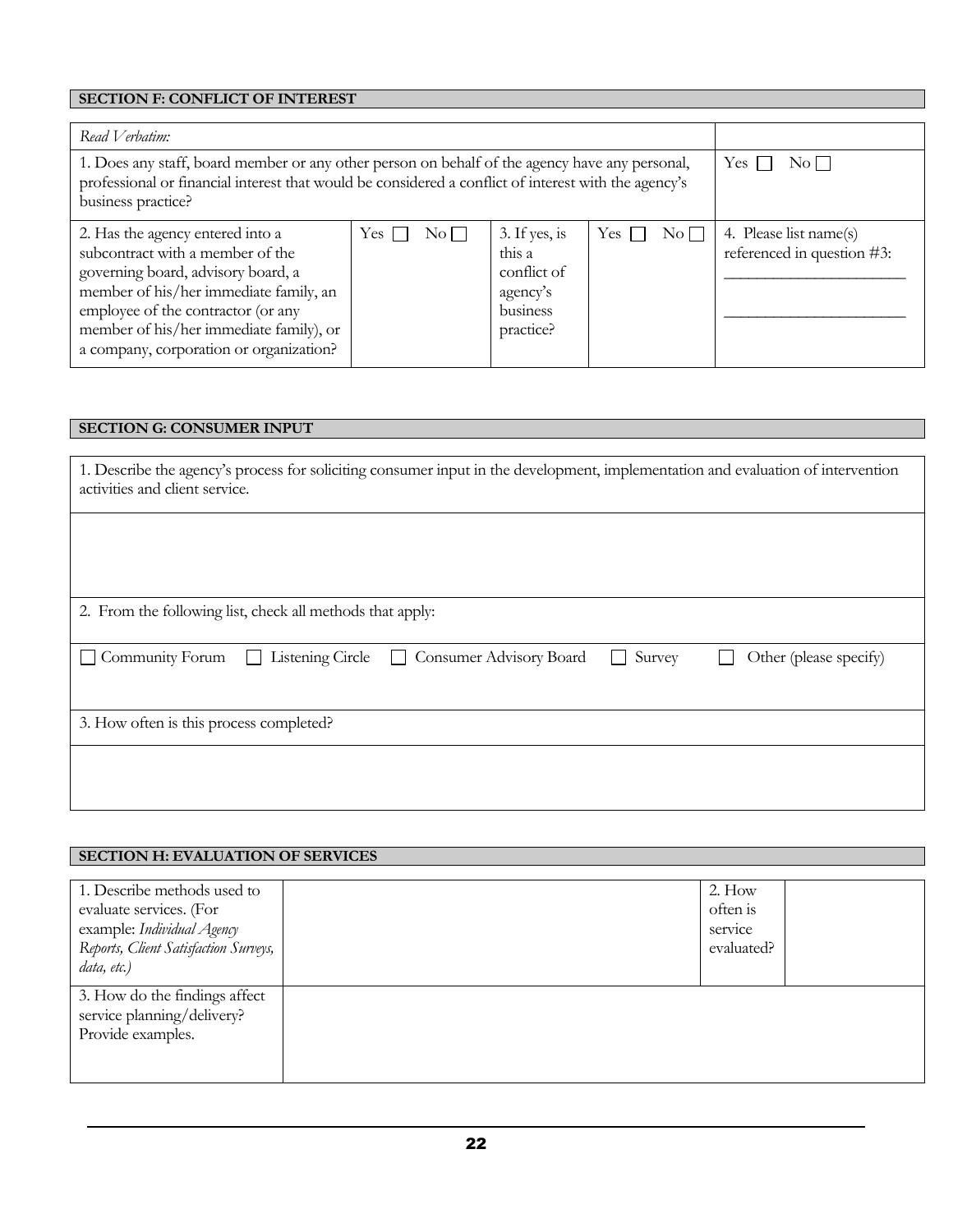# **COMMUNITY BASED PREVENTION: SECTIONS A-G**

#### **SECTION A: PRIORITY POPULATION**

| discuss.                                                    |                                                                         |                                                                               | 1. Compare current demographic profile to the priority population identified in Scope of Services referencing submitted data and  |
|-------------------------------------------------------------|-------------------------------------------------------------------------|-------------------------------------------------------------------------------|-----------------------------------------------------------------------------------------------------------------------------------|
|                                                             |                                                                         |                                                                               |                                                                                                                                   |
|                                                             |                                                                         |                                                                               |                                                                                                                                   |
|                                                             |                                                                         |                                                                               |                                                                                                                                   |
|                                                             |                                                                         |                                                                               |                                                                                                                                   |
| the Scope of Services.                                      |                                                                         |                                                                               | 2. Present demographic and/or utilization information and discuss whether or not program is reaching target numbers identified in |
| Reaching<br>number of<br>clients<br>identified in<br>Scope? | Why or why not?                                                         |                                                                               |                                                                                                                                   |
| $Yes \Box No \Box$                                          |                                                                         |                                                                               |                                                                                                                                   |
|                                                             |                                                                         | 3. Have there been any significant shifts in the program's client population? |                                                                                                                                   |
|                                                             | Please describe:                                                        |                                                                               |                                                                                                                                   |
| $Yes \Box No \Box$                                          |                                                                         |                                                                               |                                                                                                                                   |
| outlined in Scope.                                          | 4. Discuss strategies for reaching<br>members of priority population as | 5. Discuss strategies for retaining<br>clients.                               | 6. Discuss strategies for ensuring clients at risk for<br>Viral Hepatitis are vaccinated.                                         |
|                                                             |                                                                         |                                                                               |                                                                                                                                   |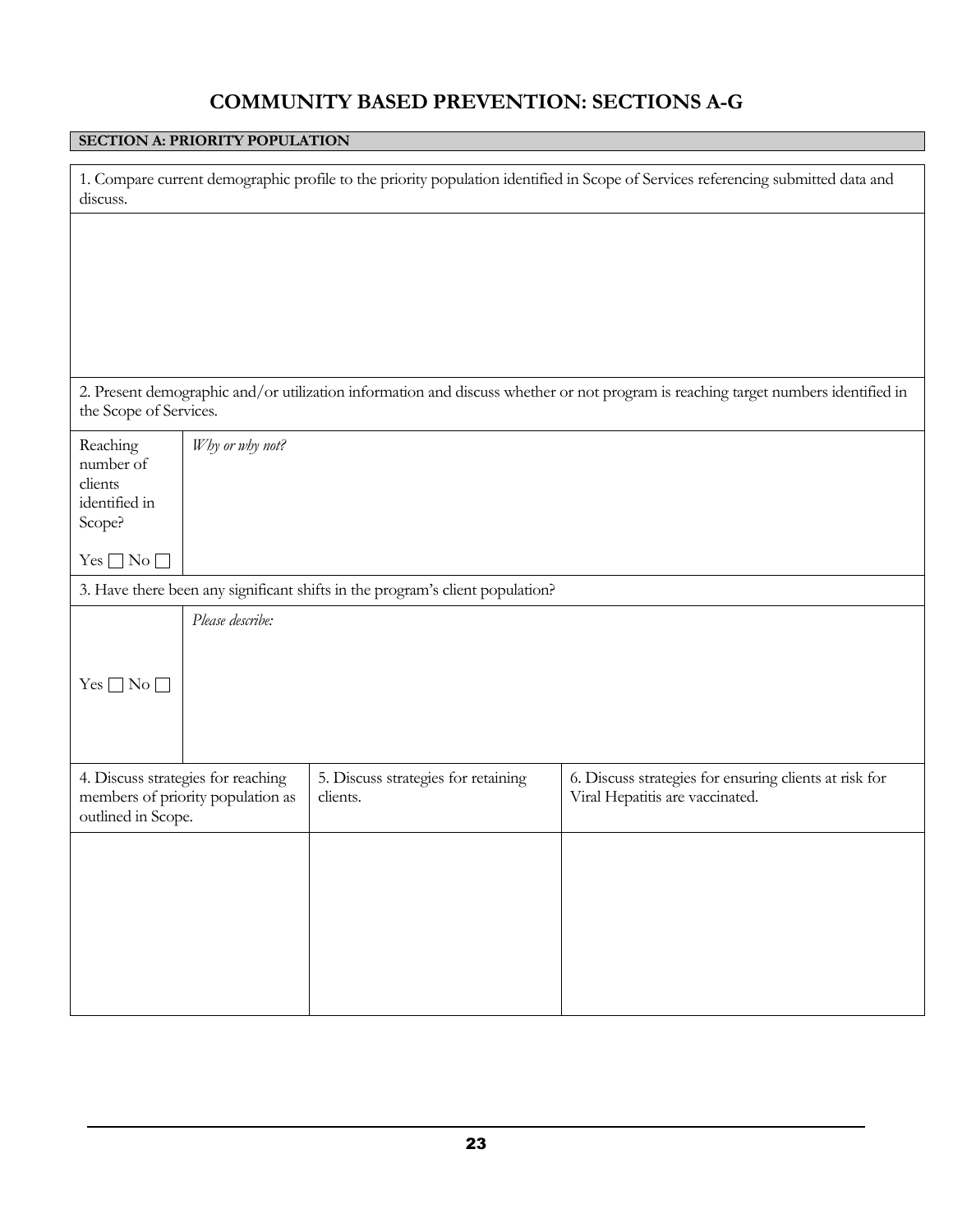## **SECTION B: INTERAGENCY REFERRALS**

|                  | 1. Describe how clients are referred into your program.                           |               |  |  |  |  |  |  |
|------------------|-----------------------------------------------------------------------------------|---------------|--|--|--|--|--|--|
|                  |                                                                                   |               |  |  |  |  |  |  |
|                  |                                                                                   |               |  |  |  |  |  |  |
|                  |                                                                                   |               |  |  |  |  |  |  |
|                  |                                                                                   |               |  |  |  |  |  |  |
| 2a. How are      |                                                                                   | 2b. How do    |  |  |  |  |  |  |
| clients referred |                                                                                   | you ensure    |  |  |  |  |  |  |
| into counseling  |                                                                                   | they actually |  |  |  |  |  |  |
| and testing and  |                                                                                   | utilize these |  |  |  |  |  |  |
| screening?       |                                                                                   | services?     |  |  |  |  |  |  |
|                  | 3. What is the process for referring clients to other agencies?                   |               |  |  |  |  |  |  |
|                  |                                                                                   |               |  |  |  |  |  |  |
|                  |                                                                                   |               |  |  |  |  |  |  |
|                  |                                                                                   |               |  |  |  |  |  |  |
|                  |                                                                                   |               |  |  |  |  |  |  |
|                  |                                                                                   |               |  |  |  |  |  |  |
|                  | 4. How do you collaborate with other agencies to prevent duplication of services? |               |  |  |  |  |  |  |
|                  |                                                                                   |               |  |  |  |  |  |  |
|                  |                                                                                   |               |  |  |  |  |  |  |
|                  |                                                                                   |               |  |  |  |  |  |  |
|                  |                                                                                   |               |  |  |  |  |  |  |
|                  |                                                                                   |               |  |  |  |  |  |  |
|                  |                                                                                   |               |  |  |  |  |  |  |

| SECTION C: CULTURAL AND LINGUISTIC COMPETENCE                                                                                                                                    |                  |  |  |  |  |  |  |
|----------------------------------------------------------------------------------------------------------------------------------------------------------------------------------|------------------|--|--|--|--|--|--|
| 1. Is there policy or practice that demonstrates<br>recruitment, retention and promotion of a diverse<br>staff reflecting cultural and linguistic diversity of the<br>community? | Please describe. |  |  |  |  |  |  |
| 2. How does the program<br>demonstrate an understanding of<br>the cultural and linguistic needs of<br>its population? (For example, survey,<br>needs assessments, etc.)          |                  |  |  |  |  |  |  |
| 3.) How does the agency ensure<br>culturally competent services are<br>provided for members of the<br>LGBTQ community?                                                           |                  |  |  |  |  |  |  |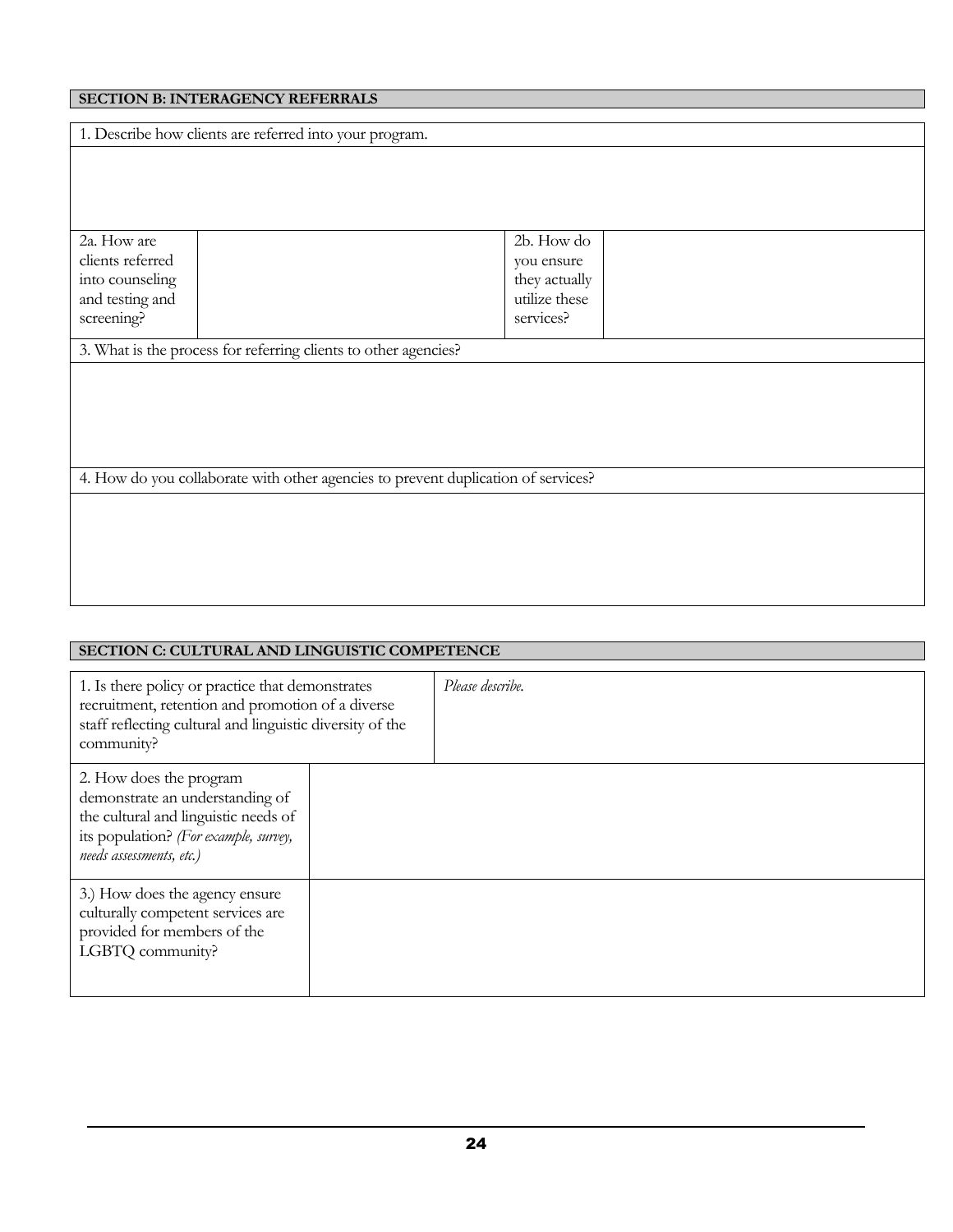| <b>SECTION D: CONFIDENTIALITY</b>                        |                    |  |                                                              |  |  |  |  |
|----------------------------------------------------------|--------------------|--|--------------------------------------------------------------|--|--|--|--|
| 1a. Do all staff receive training on<br>confidentiality? | $Yes \Box No \Box$ |  | If not, how does the provider assure client confidentiality? |  |  |  |  |
| 1b. Do all staff sign a<br>confidentiality statement?    | $\rm No$<br>Yes [  |  |                                                              |  |  |  |  |

#### **SECTION E: PREVENTION MODEL**

| 1. What kind of prevention model<br>and/or theory is your program based<br>on?                 |  |
|------------------------------------------------------------------------------------------------|--|
| 2. What curriculum does the<br>program use to further the<br>prevention model mentioned above? |  |
| 3. How is staff oriented to this<br>model?                                                     |  |

| Interventions funded:             | for:<br>ರ<br>Funde | ゼ<br>provide<br>Where | School<br>Program<br>After | Bar/Club | Setting<br>Clinical | Based<br><b>Jrganization</b><br>ommunity | Facility<br>orrection<br>Detention | Center<br>$\Xi$<br>Drop | nvironment<br>purchasing<br>Jrug<br>ausing<br>– | Barber<br>Salon,<br>Hair | Home,<br>Residence<br>Private | Public/Commercial<br>Environment<br>Sex | Facility<br>Detention | Other |
|-----------------------------------|--------------------|-----------------------|----------------------------|----------|---------------------|------------------------------------------|------------------------------------|-------------------------|-------------------------------------------------|--------------------------|-------------------------------|-----------------------------------------|-----------------------|-------|
| Group Level Interventions         |                    |                       |                            |          |                     |                                          |                                    |                         |                                                 |                          |                               |                                         |                       |       |
| Individual Level<br>Interventions |                    |                       |                            |          |                     |                                          |                                    |                         |                                                 |                          |                               | b.                                      |                       |       |
| Community-Level<br>Interventions  |                    |                       |                            |          |                     |                                          |                                    |                         |                                                 |                          |                               |                                         |                       |       |

#### **SECTION F: PROGRAM IMPLEMENTATION**

| 1. How do you make the community  |  |
|-----------------------------------|--|
|                                   |  |
| aware of your prevention program? |  |
|                                   |  |
|                                   |  |
|                                   |  |
|                                   |  |
| 2. How do you document            |  |
|                                   |  |
| participation in your program?    |  |
|                                   |  |
|                                   |  |
|                                   |  |
|                                   |  |
|                                   |  |
| 3. How do you determine whether   |  |
| an intervention was effective?    |  |
|                                   |  |
|                                   |  |
|                                   |  |
|                                   |  |
|                                   |  |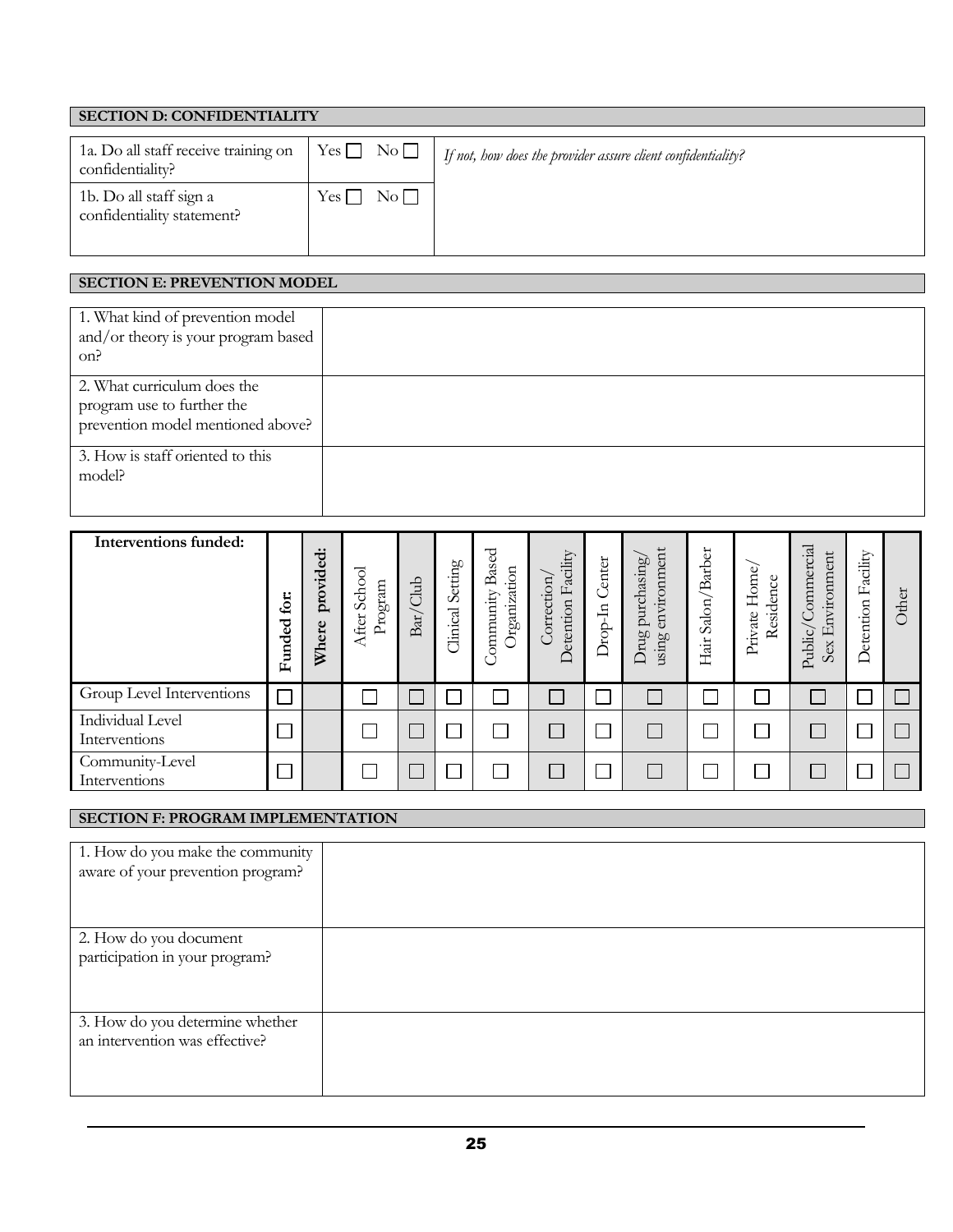# **SECTION G: PERSONNEL**

| 1. How are staff members oriented<br>to the Prevention model, curriculum,<br>intervention type and contract<br>requirements?            | How soon is<br>orientation provided?<br>Within 2 wks.<br>Within 1 mo.<br>Within 2 mo. | Describe orientation program.                                                                                               |
|-----------------------------------------------------------------------------------------------------------------------------------------|---------------------------------------------------------------------------------------|-----------------------------------------------------------------------------------------------------------------------------|
| 2. Do staff members have working<br>knowledge of the applicable<br>behavior change theory, and of HIV,<br>hepatitis B & C and STIs?     | Yes    <br>$\rm{No}$                                                                  | Describe how this is assessed. Are training certificates on file?                                                           |
| 3. Does staff receive supervision?                                                                                                      | $Yes \Box$<br>$\rm No$                                                                | Describe who provides the supervision and what supervision is done (i.e., chart<br>review, staff case consultations, etc.): |
| 4. How frequent is this supervision?                                                                                                    | Weekly<br>Bi-weekly<br>Monthly<br>Other                                               |                                                                                                                             |
| 5. Does staff have the<br>demonstrated skills, experience,<br>and training necessary to provide<br>services to the priority population? | $Yes \Box$<br>$\rm No$ $\Box$                                                         | Please list all relevant trainings or certifications which ensure competence.                                               |